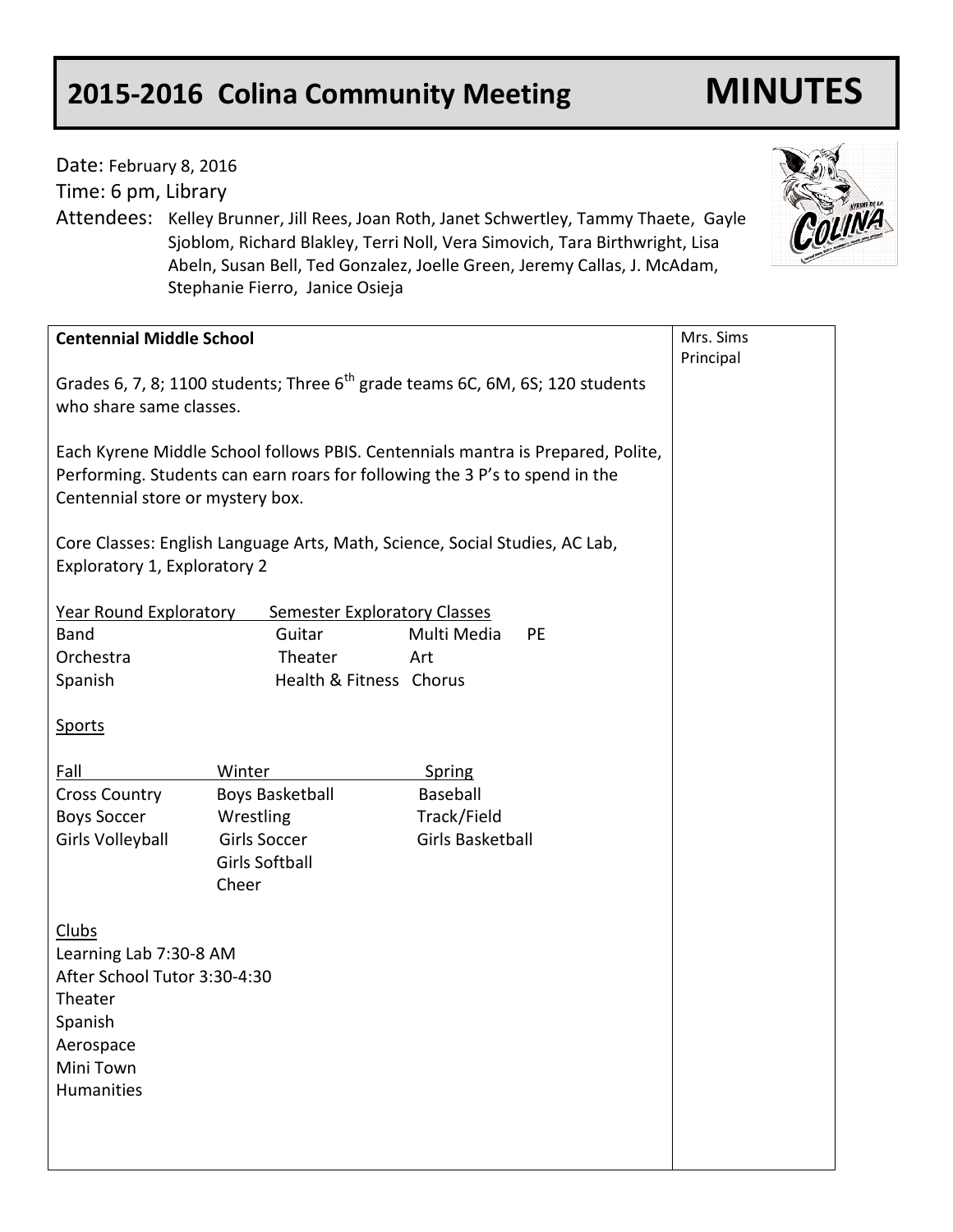| <b>Typical Wednesday School Day</b>                                                                                                                                                                                                                                                                                                                                                                                                                                                                                                                                                                                                                                                                                                                                                                                                                       |                                                                                                                                                                                                                                                |                                  |  |
|-----------------------------------------------------------------------------------------------------------------------------------------------------------------------------------------------------------------------------------------------------------------------------------------------------------------------------------------------------------------------------------------------------------------------------------------------------------------------------------------------------------------------------------------------------------------------------------------------------------------------------------------------------------------------------------------------------------------------------------------------------------------------------------------------------------------------------------------------------------|------------------------------------------------------------------------------------------------------------------------------------------------------------------------------------------------------------------------------------------------|----------------------------------|--|
| Period 1                                                                                                                                                                                                                                                                                                                                                                                                                                                                                                                                                                                                                                                                                                                                                                                                                                                  | Period 1 Core Class                                                                                                                                                                                                                            |                                  |  |
| Period 2                                                                                                                                                                                                                                                                                                                                                                                                                                                                                                                                                                                                                                                                                                                                                                                                                                                  | Period 2 Core Class                                                                                                                                                                                                                            |                                  |  |
| Period 3                                                                                                                                                                                                                                                                                                                                                                                                                                                                                                                                                                                                                                                                                                                                                                                                                                                  | AM or PM exploratory (alternates)                                                                                                                                                                                                              |                                  |  |
| Lunch                                                                                                                                                                                                                                                                                                                                                                                                                                                                                                                                                                                                                                                                                                                                                                                                                                                     |                                                                                                                                                                                                                                                |                                  |  |
| Period 4                                                                                                                                                                                                                                                                                                                                                                                                                                                                                                                                                                                                                                                                                                                                                                                                                                                  | Period 5 Core Class                                                                                                                                                                                                                            |                                  |  |
| Period 5                                                                                                                                                                                                                                                                                                                                                                                                                                                                                                                                                                                                                                                                                                                                                                                                                                                  | Period 6 Core Class                                                                                                                                                                                                                            |                                  |  |
| Period 6                                                                                                                                                                                                                                                                                                                                                                                                                                                                                                                                                                                                                                                                                                                                                                                                                                                  | WEB Wednesday / Sabercat Society                                                                                                                                                                                                               |                                  |  |
| WEB: Where Everyone Belongs<br>Centennial is the first Kyrene Middle School to have this program. It started in<br>the 2014/2015 school year. Mrs. Sims brought this from her district in<br>Minneapolis and received approval from our District to start in Kyrene.<br>Additional Kyrene Middle Schools will adopt this program in the 2016/2017 and<br>2017/2018 school years. 80 $8th$ grade students apply to be a WEB Leader. They<br>have to complete an application as well as perform for the WEB leaders. They<br>are responsible for guiding and leading incoming $6th$ graders to school, tutoring,<br>mentoring and helping them wherever is needed.<br>Sabercat Society consists of various clubs done during Period 6 on Wednesday.<br>Some of the societies are: Zumba, dance, football, dodgeball, cooking, sign<br>language, and guitar. |                                                                                                                                                                                                                                                |                                  |  |
| On 2/29 Colina 5 <sup>th</sup> graders will visit Centennial from 9-11 am. They will have the<br>opportunity to tour classes as well as eat lunch.                                                                                                                                                                                                                                                                                                                                                                                                                                                                                                                                                                                                                                                                                                        |                                                                                                                                                                                                                                                |                                  |  |
| On 3/2 parents can attend the $6th$ grade parent orientation in the evening and<br>walk around the campus. Look for more information to follow.                                                                                                                                                                                                                                                                                                                                                                                                                                                                                                                                                                                                                                                                                                           |                                                                                                                                                                                                                                                |                                  |  |
|                                                                                                                                                                                                                                                                                                                                                                                                                                                                                                                                                                                                                                                                                                                                                                                                                                                           | Colina parents are welcome to attend the Centennial General PTO meetings.                                                                                                                                                                      |                                  |  |
|                                                                                                                                                                                                                                                                                                                                                                                                                                                                                                                                                                                                                                                                                                                                                                                                                                                           | Mrs. Sims welcomes all parents to take a tour of the school during school hours<br>to see the school while children are on campus.                                                                                                             |                                  |  |
| <b>Direct Donations</b>                                                                                                                                                                                                                                                                                                                                                                                                                                                                                                                                                                                                                                                                                                                                                                                                                                   |                                                                                                                                                                                                                                                | Jacki Mattinen                   |  |
|                                                                                                                                                                                                                                                                                                                                                                                                                                                                                                                                                                                                                                                                                                                                                                                                                                                           | Jacki had car problems and could not attend.                                                                                                                                                                                                   | Kyrene School<br><b>District</b> |  |
|                                                                                                                                                                                                                                                                                                                                                                                                                                                                                                                                                                                                                                                                                                                                                                                                                                                           | Mrs. Brunner will work on a letter to distribute to the parents to explain how                                                                                                                                                                 |                                  |  |
|                                                                                                                                                                                                                                                                                                                                                                                                                                                                                                                                                                                                                                                                                                                                                                                                                                                           | direct donations work and what the benefits are.                                                                                                                                                                                               |                                  |  |
| <b>Sponsorship Program</b>                                                                                                                                                                                                                                                                                                                                                                                                                                                                                                                                                                                                                                                                                                                                                                                                                                |                                                                                                                                                                                                                                                | Jeremy Calles                    |  |
|                                                                                                                                                                                                                                                                                                                                                                                                                                                                                                                                                                                                                                                                                                                                                                                                                                                           | Jeremy and his team (Ted Gonzalez and Joelle Green) are looking for business                                                                                                                                                                   | Kyrene School                    |  |
| help to sponsor various programs at the Kyrene schools. One example of                                                                                                                                                                                                                                                                                                                                                                                                                                                                                                                                                                                                                                                                                                                                                                                    |                                                                                                                                                                                                                                                | <b>District CFO</b>              |  |
|                                                                                                                                                                                                                                                                                                                                                                                                                                                                                                                                                                                                                                                                                                                                                                                                                                                           | sponsorship is the Science Discovery Room. A company would donate funds to                                                                                                                                                                     |                                  |  |
| start this room at other schools within the district.                                                                                                                                                                                                                                                                                                                                                                                                                                                                                                                                                                                                                                                                                                                                                                                                     |                                                                                                                                                                                                                                                |                                  |  |
| and field.                                                                                                                                                                                                                                                                                                                                                                                                                                                                                                                                                                                                                                                                                                                                                                                                                                                | They are meeting with every business owner in the Kyrene District area and<br>building connections to build sponsorships as well as a sponsorship data base.<br>You will start seeing ads on Kyrene's website, bus ads, banners in school gyms |                                  |  |